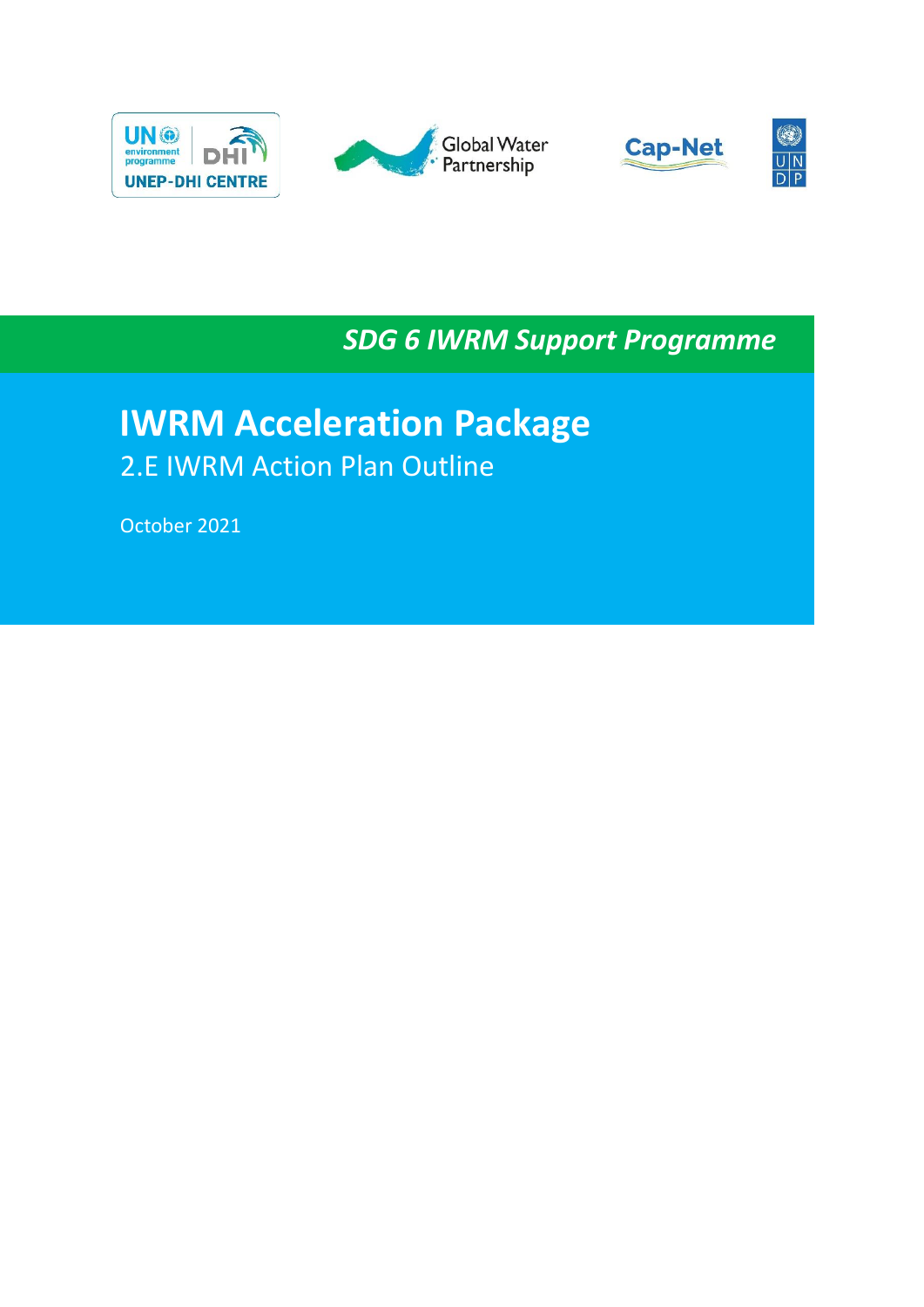## **Important preliminary note**

*This outline is meant to facilitate the completion of the IWRM Action Plan for your country as the key output of Stage 2 of the SDG 6 IWRM Support Programme. This document should guide and facilitate the acceleration of IWRM implementation in your country. The following outline is generic and designed to be customised according to the needs of each country, as well as the varying national contexts and frameworks within which the work is being embedded. While acknowledging that there is no one-size-fits-all structure, the outline suggests standard sections that should be covered within this plan. The text in italics currently included under the outline headings provides guidance on the purpose and content of the different sections and should be deleted during completion and replaced with the content of the Action Plan.*

*Once approved by the anchor institution(s), the Action Plan should be shared with the SDG 6 IWRM Support Programme, who will promote it on its website [https://www.gwp.org/en/sdg6support/.](https://www.gwp.org/en/sdg6support/)*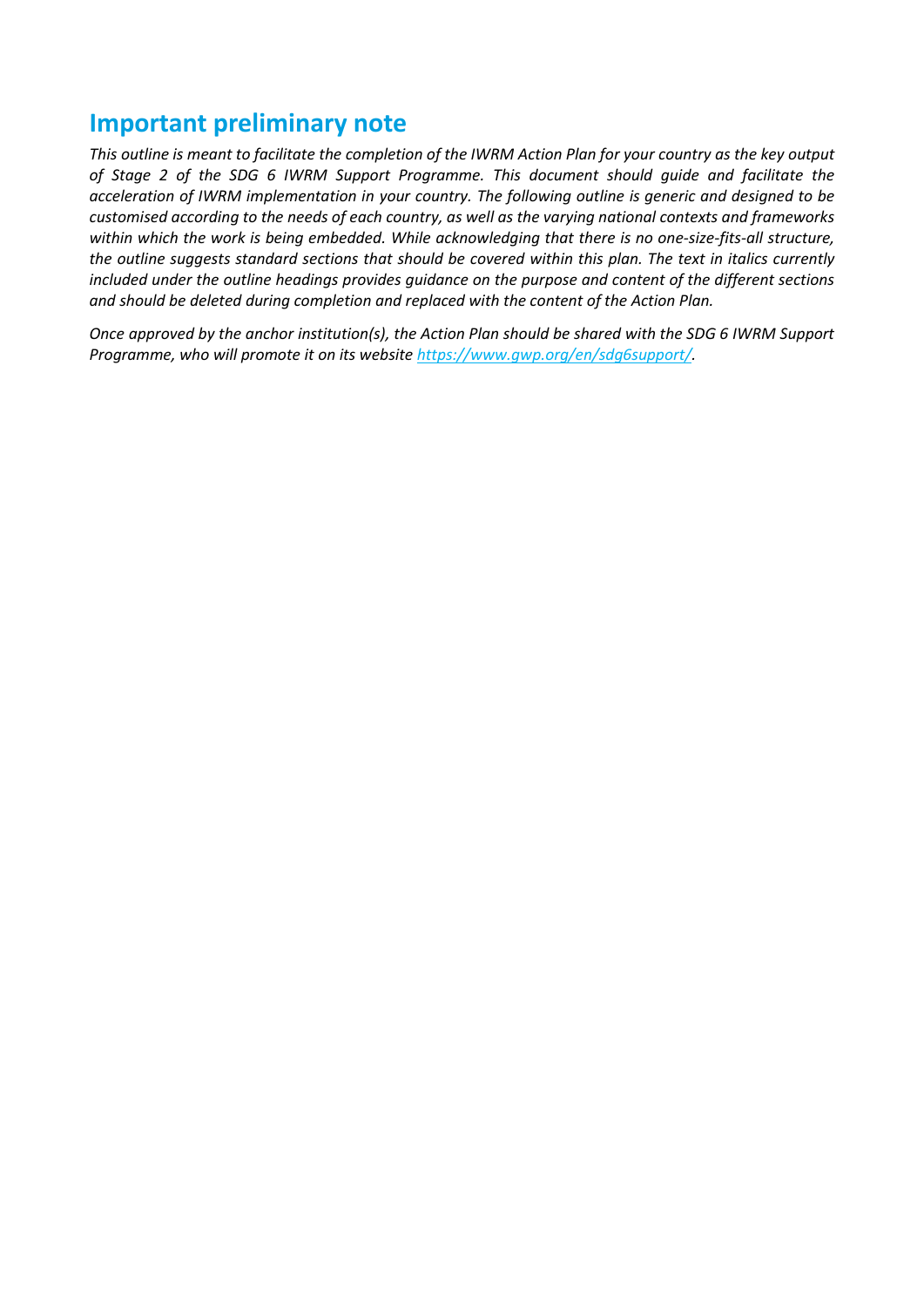### **0. Cover page**

*The first page of the IWRM Action Plan should be a cover page, including the title of the Action Plan, the country, the date of publication, and showing the shield, flag or emblem of the country, among other virtual elements appropriate for such a cover page. More details about the anchor institution(s), contact points, etc., may be included on the inside cover.* 

## **1. Executive Summary**

#### *Purpose*

*To summarise the document's contents, highlight some priority areas, and provide the reader with an introduction to the overall scope of the Action Plan.*

#### *Suggested content - (see the template in Annexe 2)*

- *Background Information on the process and stakeholders Involved*
- *Priority solution areas and related priority objectives identified*
- *Transition towards implementation: Overview of timeline, responsibilities and next steps*

### **2. Strategic context**

#### *Purpose*

*To describe the context within which the plan was developed and will be implemented. [Note that the plan should not describe in detail the state of water resources or management in the country, as this information is available in abundance elsewhere. Instead, it is framed around key action areas required to accelerate sustainable and equitable water resources management, including the current and desired status of SDG indicator 6.5.1.]*

#### *Suggested content*

- *Brief overview of the current status of SDG in the country connected (directly or indirectly) with water resources management*
- *Relevant national existing/ planned policies, programmes and initiatives*
- *Findings from the SDG 6.5.1 survey listed by IWRM dimension*
- *Relationship with other water-related targets (under SDG 6, under other SDGs, and other related instruments such as the Paris Agreement, the post-2020 Global Biodiversity Framework, the Sendai Framework, and/or others)*
- *Relevant government institutions and other stakeholders involved with IWRM*
- *Relevant government or multi-stakeholder planning objectives aligned with or supportive of, IWRM*
- *Existing funding frameworks anticipated to be utilised*

## **3. Overarching goal and priority objectives**

#### *Purpose*

*To summarise the overall ambition of the plan, the overarching goal, and related high-level objectives it is aiming to address.*

#### *Suggested content*

- *The main goal of the plan (i.e. to support the accelerated implementation of IWRM as a means of advancing progress on priority issues that intersect with related SDG targets and broader waterrelated goals)*
- *Outline of a general Theory of Change, explaining why the identified priority objectives are relevant to achieving the Action Plan's main goal and how they contribute towards achieving the main goal of the plan.*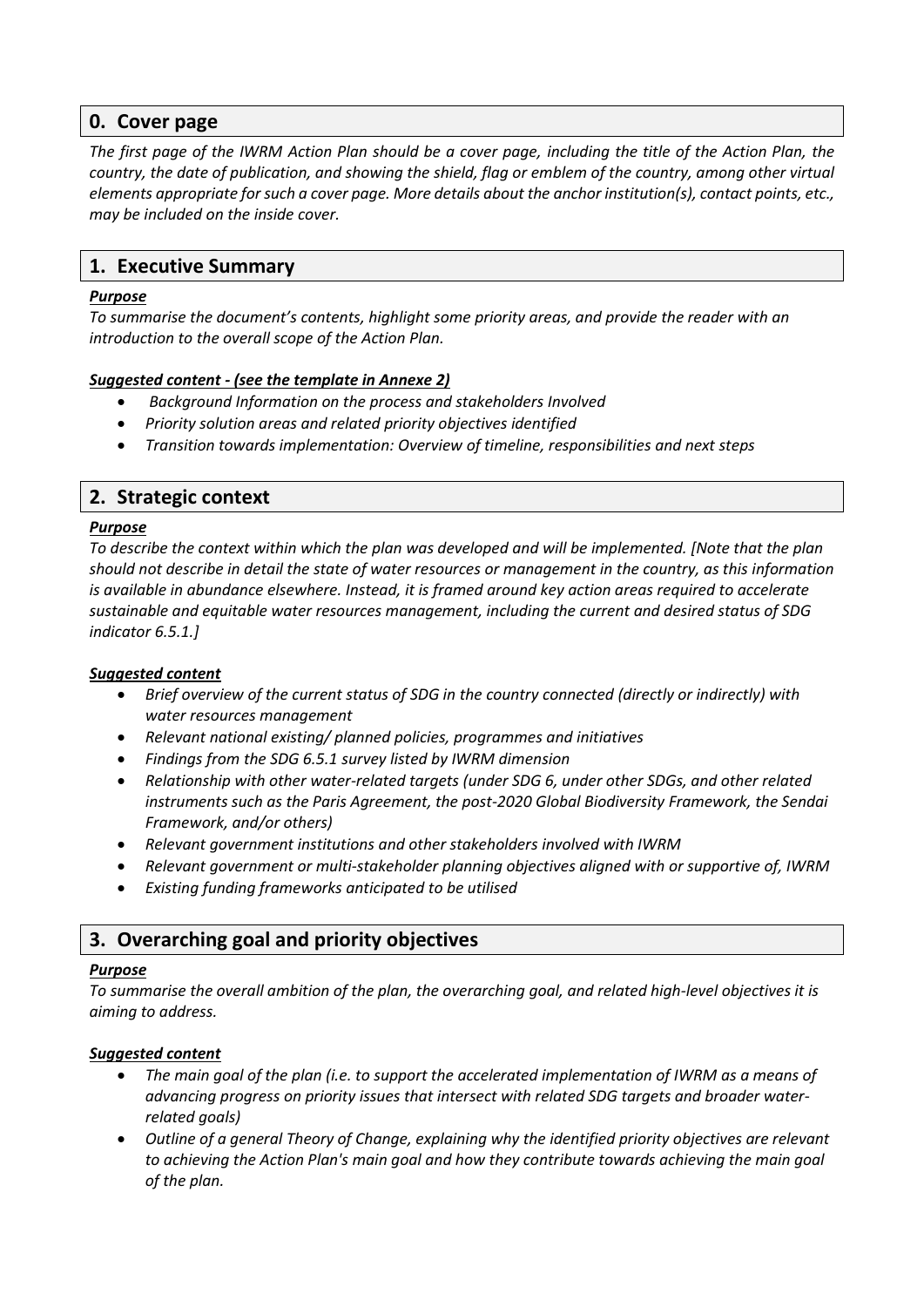• *List of priority solution areas and related priority objectives to be reached, including the rationale and link to SDGs (target 6.5 on IWRM as well as other SDG 6 targets and broader water-related goals)*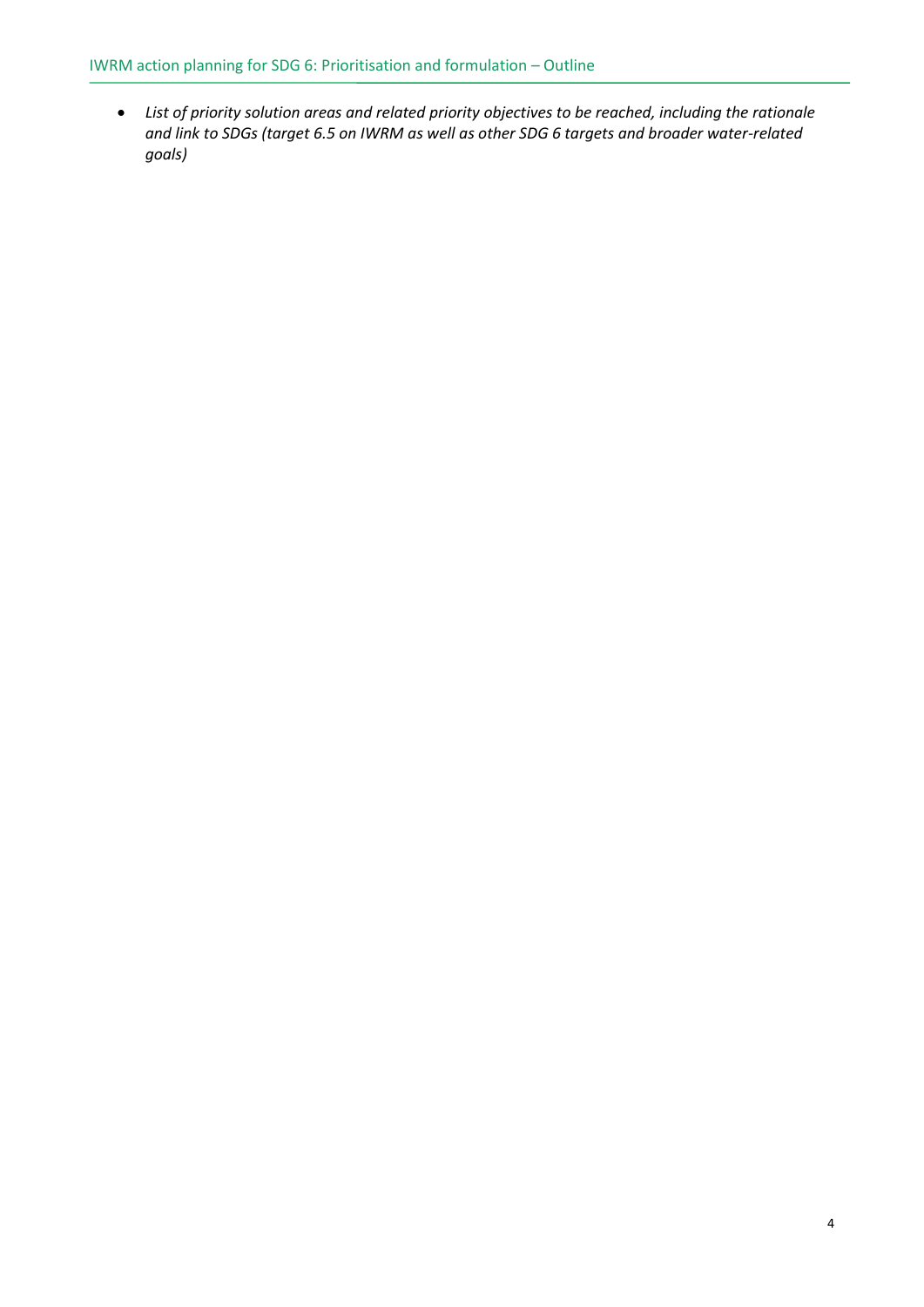## **4. Overview of actions**

#### *Purpose*

*To describe and contextualise the list of prioritised actions identified to meet the plan's objectives*

#### *Suggested content*

• *A detailed list of actions categorised by priority issue, including a tangible link to the relevant elements of SDG indicator 6.5.1*

*Below is an example of how a summary table of key IWRM Actions could be structured. This can be adapted to meet the specific requirements of the Action Plan. In addition, Annex 1 of this document contains a suggested datasheet for a more detailed description of each of the identified actions. The rows in the table below should be copied to fit the number of priority objectives and actions identified.*

| #   | Title of the<br>action                                                                                                                             | Brief description<br>of the action                           | <b>Expected results</b>                                       | Realisation<br>Time                                           | Lead<br>organisation to<br>ensure action<br>takes place                                                                                                                                          | Estimated<br>costs and<br>source of<br>funding | Water-related<br>aspects targeted<br>(e.g. link to SDG<br>indicator 6.5.1<br>elements and other<br>water-related<br>targets)                                                                                                                                            | Contact person |
|-----|----------------------------------------------------------------------------------------------------------------------------------------------------|--------------------------------------------------------------|---------------------------------------------------------------|---------------------------------------------------------------|--------------------------------------------------------------------------------------------------------------------------------------------------------------------------------------------------|------------------------------------------------|-------------------------------------------------------------------------------------------------------------------------------------------------------------------------------------------------------------------------------------------------------------------------|----------------|
|     |                                                                                                                                                    |                                                              |                                                               |                                                               | [Priority objective 1, from section 3]                                                                                                                                                           |                                                |                                                                                                                                                                                                                                                                         |                |
| 1.1 | [Please provide<br>a short and<br>communicative<br>title for the<br>action that<br>would<br>contribute to<br>achieving the<br>stated<br>objective] | [Please provide<br>a high-level<br>summary of the<br>action] | [Please describe<br>the expected<br>results of the<br>action] | [Quarters,<br>months or<br>specific dates,<br>as appropriate] | [Which<br>organisation<br>will be<br>responsible for<br>leading the<br>implementation<br>of this action if<br>already<br>identified.<br>What<br>commitments<br>has that<br>organisation<br>made] | [<br>identified]                               | [Please mention the<br>question or section<br>of the SDG 6.5.1<br>survey and/or other<br>water-related<br>targets, including<br>other SDG targets,<br>those under the<br>Paris Climate<br>Agreement,<br>Convention for<br><b>Biological Diversity,</b><br>among others] | [Name, email]  |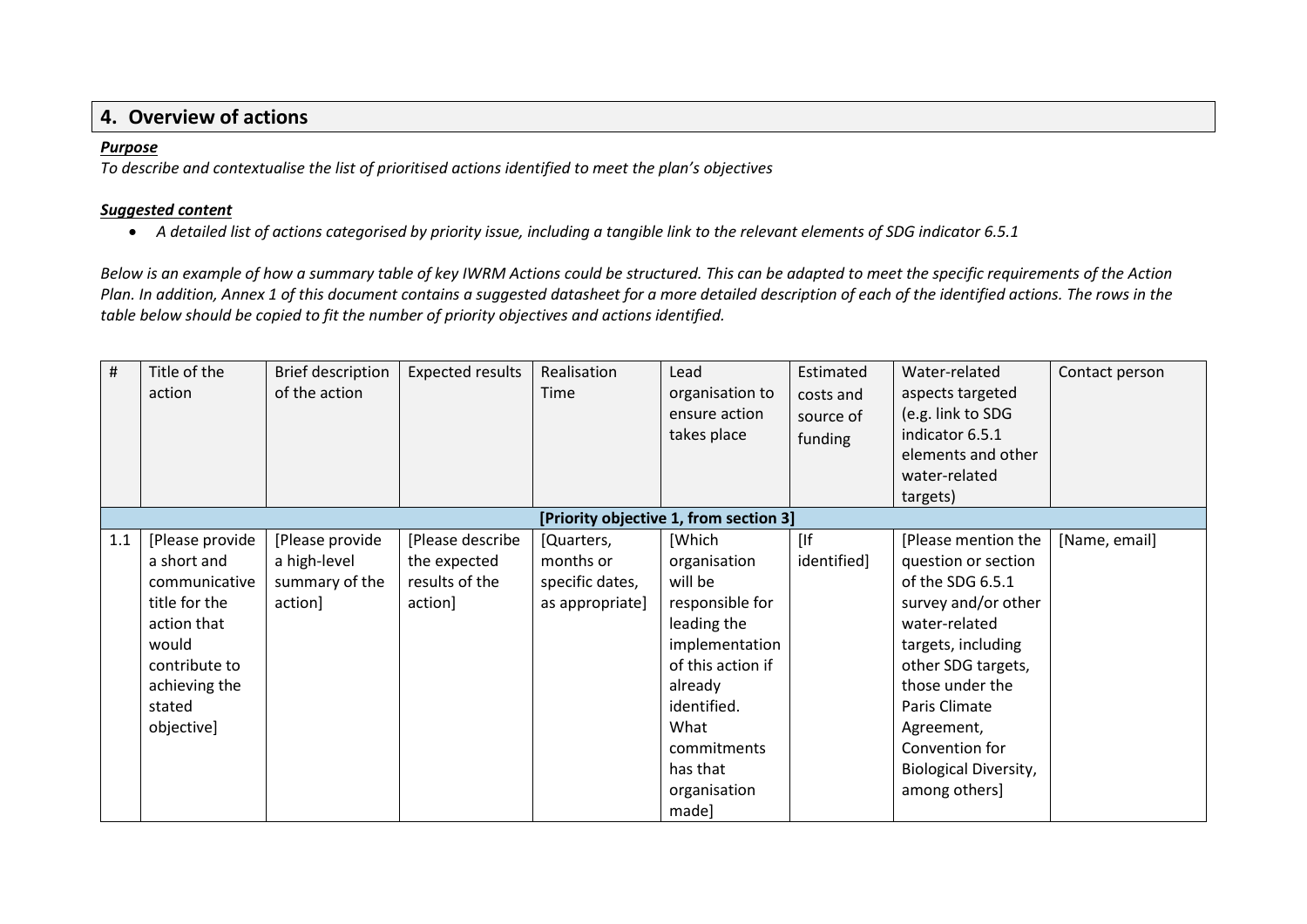| 1.2 |                             |  |  |  |  |
|-----|-----------------------------|--|--|--|--|
|     | [Rows should<br>be added as |  |  |  |  |
|     | needed]                     |  |  |  |  |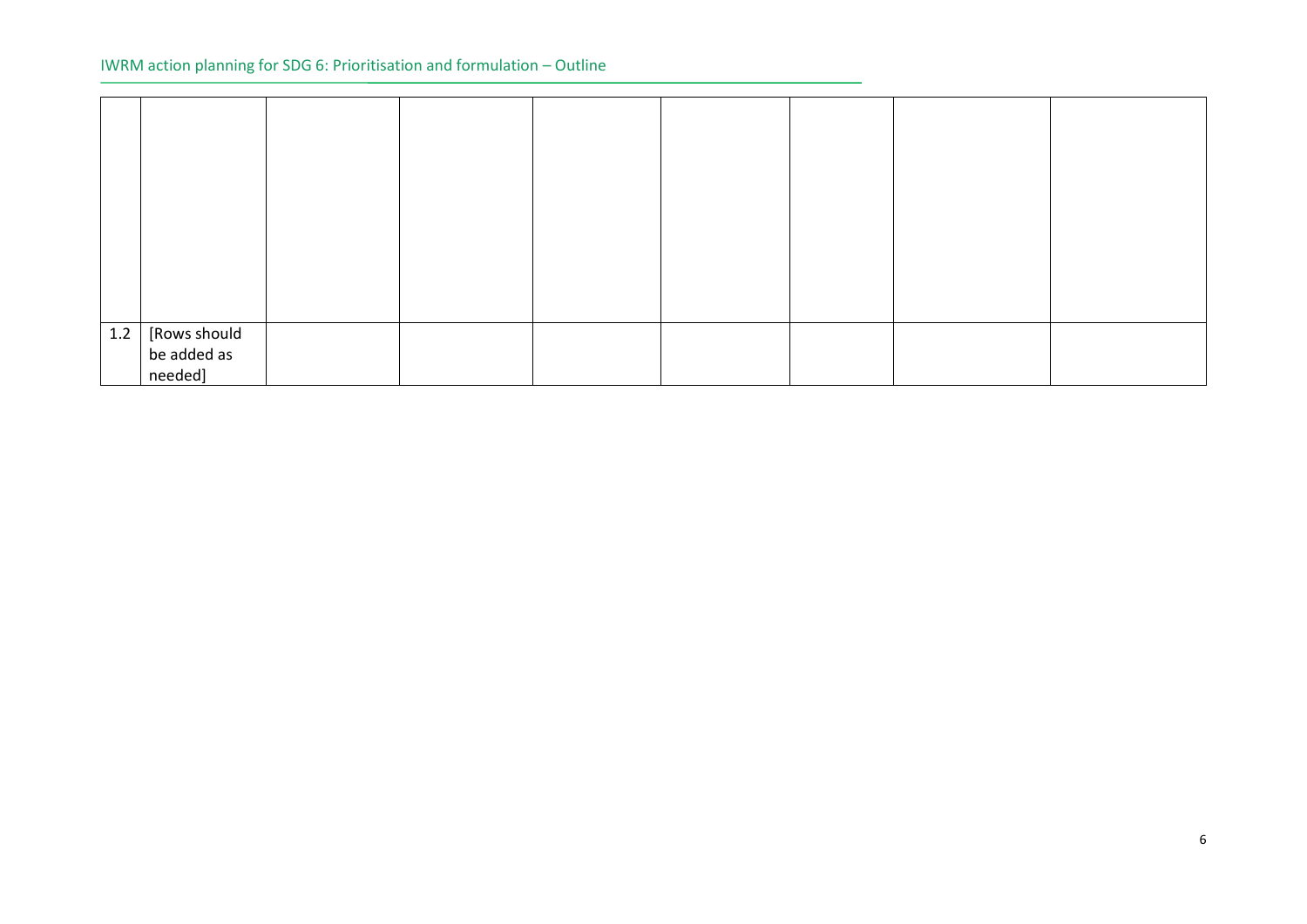## **5. Budget**

#### *Purpose*

*To specify the overall cost of implementing the Action Plan and the anticipated and required funding sources and additional resources needed (e.g. human resources). Annex 3 includes a budget template for the IWRM Action Plan and referenced here.*

#### *Suggested content*

- *Cost per action, if possible, with a breakdown by year*
- *Sources of funding from government and other relevant country stakeholders (with the distinction between confirmed and aspirational and in-cash and in-kind)*
- *If additional funding is required, the fundraising plan or intentions should be mentioned*

## **6. Monitoring and evaluation framework**

#### *Purpose*

*To monitor progress and to present the results related to the priority actions, a monitoring framework can provide a basis to increase accountability among responsible actors. It is not expected that there should be a detailed Logical Framework for all actions available at the time when the IWRM Action Plan is established. Therefore, we do encourage the use of a simplified basic monitoring framework at the results level, which can be complemented over time with detailed Logical Frameworks of each action. Monitoring of the Action Plan could also be streamlined with monitoring and reporting processes for SDG 6.5.1 to avoid duplications. Annex 4 provides a basic monitoring framework that can be used and adapted as needed.* 

#### *Suggested content*

- *Suggested monitoring process and accountability mechanism (incl. monitoring and reporting responsibilities for each action, stakeholders involved and details of how progress is reported, potentially including targets and indicators) and the timeline for revision (possibly based on periodic reporting on SDG indicator 6.5.1)*
- *Responsible institutions for coordinating and ensuring follow-up and monitoring on the Action Plan*

### **7. Risks and mitigation strategies**

#### *Purpose*

*To provide confidence in the plan's feasibility and robustness. Annex 5 provides a template for conducting a risk assessment.*

#### *Suggested content*

- *Identification of the hazards, as well as internal and external risks to the successful implementation of the plan*
- *Formulation of the control measures to reduce high/medium level risks identified.*
- *Description of the contingency actions proposed should the identified risk occur*

### **8. Roles and responsibilities**

#### *Purpose*

*To formalise institutional tasks and commitments and increase accountability for overall plan implementation.* 

#### *Suggested content*

• *List of the mandated institutions and other stakeholders responsible for plan implementation including:*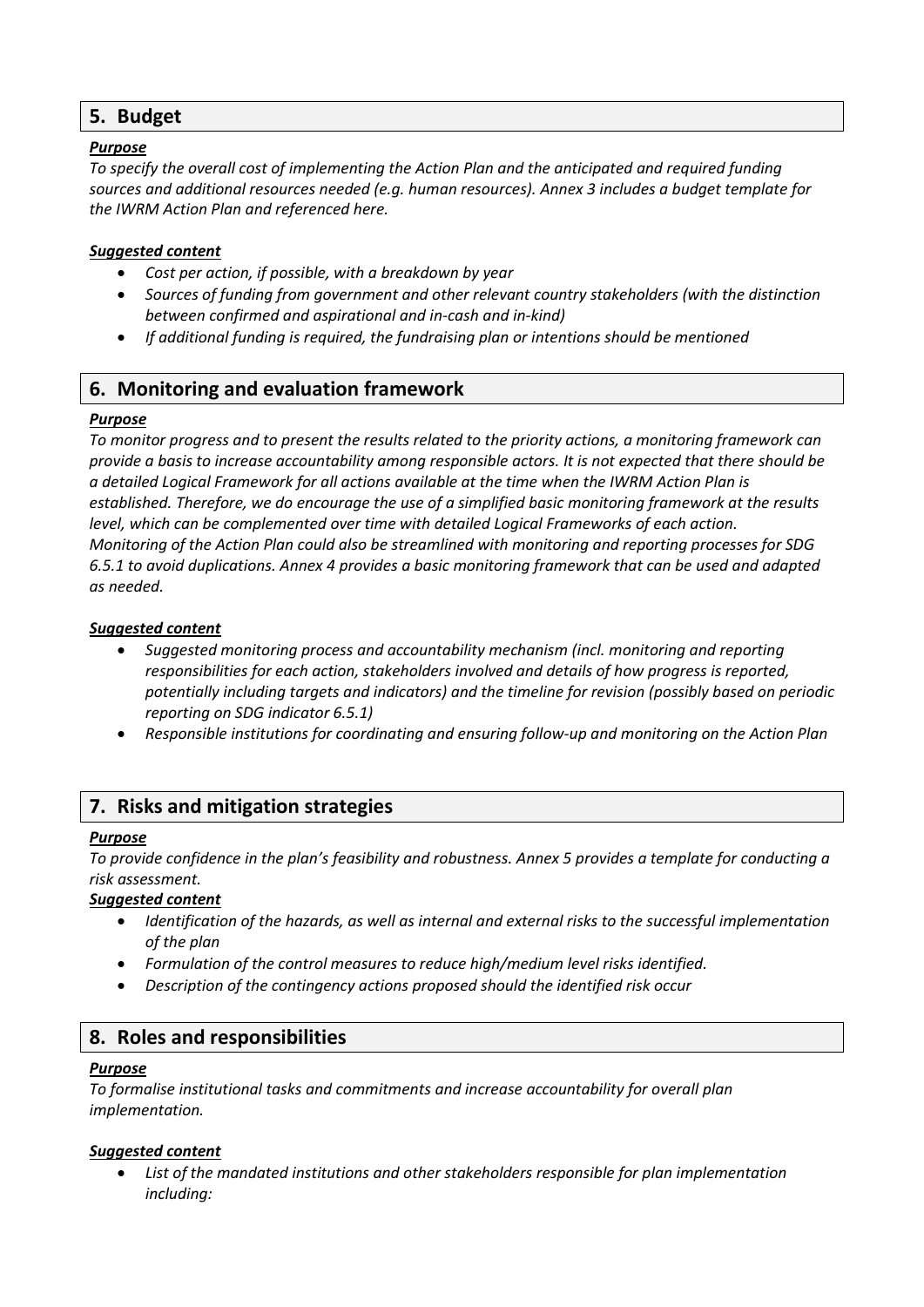- o *ultimate responsibility (owner of the plan)*
- o *responsible organisations for different tasks/actions (including monitoring)*
- *Coordination mechanisms among different actors*

## **9. Timeline and next steps**

#### *Purpose*

*To ensure that the plan is time-bound and prioritised. Suggested content*

- *The detailed timeline including key milestones during the implementation period*
- *Immediate next steps to kick-start implementation*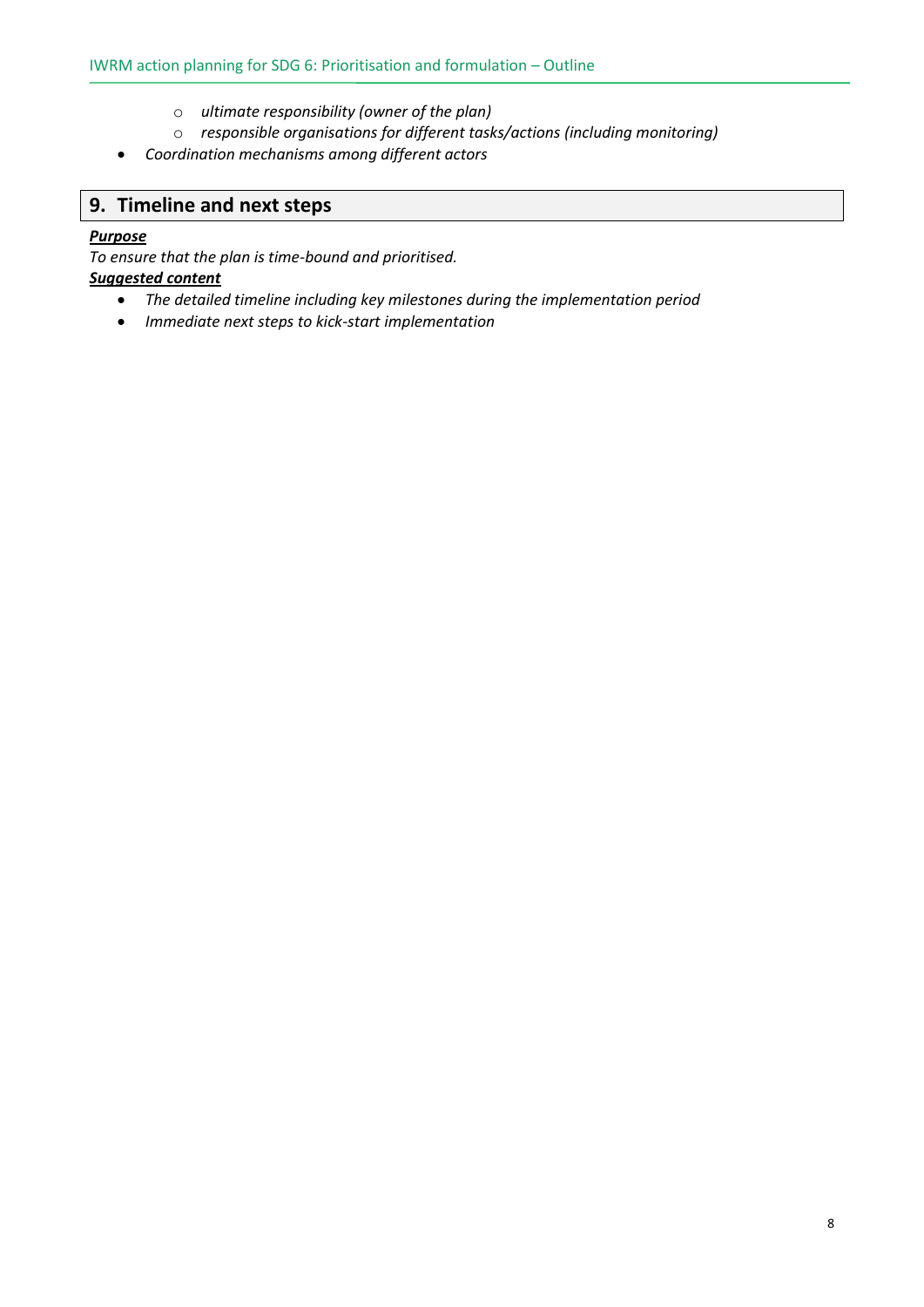## **Annexe 1: Action data sheets**

*There should be one more elaborate description per identified action. Each description should ideally be no more than 1.5 pages in length. However, this is open to adjustment, based on the format of the Action Plan. Complementary concept notes, briefs or additional information on each priority action may also be included. Examples of existing action data sheets can be viewed in the [IWRM Action Searcher.](https://www.gwp.org/en/sdg6support/engage/iwrm-actions/actionsearch/)*

| [Priority objective 1]:                                                                                         |
|-----------------------------------------------------------------------------------------------------------------|
| Action 1.1:                                                                                                     |
| [Copy from the summary table above]                                                                             |
| <b>Brief description of the action:</b>                                                                         |
| [Copy from the summary table above]                                                                             |
| <b>Expected results:</b>                                                                                        |
| [Copy from the summary table above]                                                                             |
| <b>Rationale:</b>                                                                                               |
| [The main reasons or justification for taking action]                                                           |
| Approach:                                                                                                       |
| [How the objective will be achieved]                                                                            |
| <b>Realisation time:</b>                                                                                        |
| [Copy from the summary table above]                                                                             |
| Lead organisation to ensure action takes place:                                                                 |
| [Copy from the summary table above]                                                                             |
| <b>Key supporting organisations:</b>                                                                            |
| [Other organisations, with a brief mention of roles]                                                            |
| Water-related aspects targeted (e.g., link to SDG indicator 6.5.1 elements and other water-related<br>targets): |
| [Copy from the summary table above]                                                                             |
| Level of action [national, sub-national or transboundary]                                                       |
| <b>Estimated costs and source of funding:</b>                                                                   |
| Estimated number of human resources in person-days (time): _____ (sum of number of days spent on the            |
| project by all human resources)                                                                                 |
| Total estimated budget needed: USD                                                                              |
| Planned contribution from [the national budget]: USD                                                            |
| Planned contribution from [other sources]: USD                                                                  |
| <b>Key contact for action:</b>                                                                                  |
| [Name, Surname, Title, Organisation, Email, Phone number]                                                       |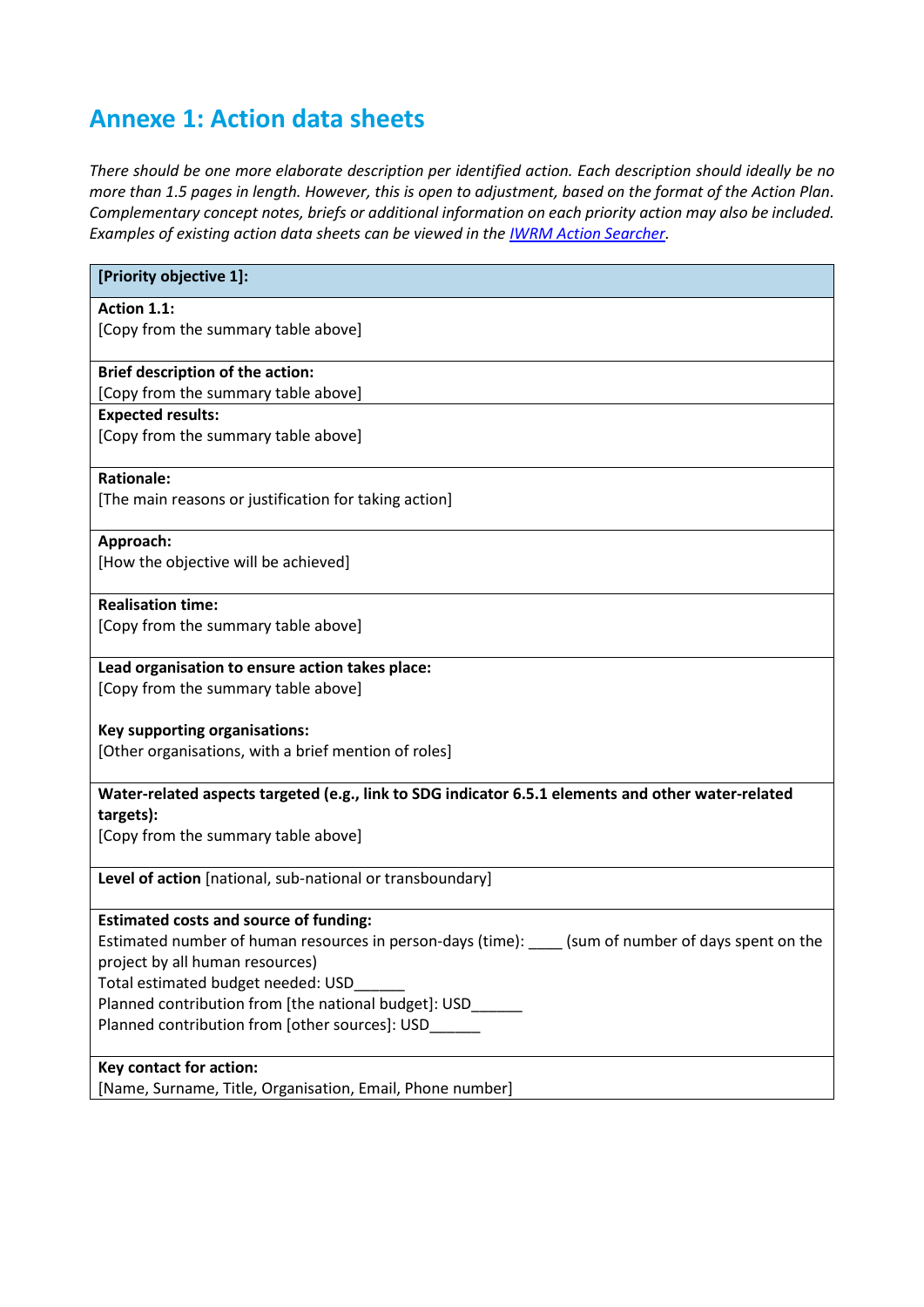# **Annexe 2: Template for Executive Summary of IWRM Action Plan**

## **Background Information on the Process and Stakeholders Involved**

- Briefly explain the **context** in which the plan was developed, highlighting its relevance in achieving SDG 6 targets within the country and mentioning relevant national, regional and/or international frameworks that it aligns with.
- Mention the **stakeholders** involved in the task force, the size of the consultation group, and other consultation mechanisms employed.
- Briefly highlight the **process**followed to prioritise the shortlist of actions from the long list of possible actions raised.
- Outline of how **gender and social inclusion** considerations have been mainstreamed throughout the planning process.

#### **Priority actions identified**

- Outline the priority issues that the country is aiming to address through the IWRM Action Plan.
- Outline of how **gender and social inclusion** considerations have been mainstreamed in the different actions of the Action Plan.
- List the key actions to address, including the rationale and link to the SDGs (target 6.5 on IWRM and other SDG 6 targets and broader water-related goals). The actions should be either described in a narrative context or presented in a tabular format.

### **Transition towards implementation**

- Highlight the means through which the country plans to implement the IWRM Action Plan, including roles and responsibilities.
- A high-level budget requirement should ideally be mentioned, including likely funding sources.
- Provide a brief overview of the timeline and next steps.

#### **Template for Summary tabular format:**

| Priority<br>Objectiv<br>e | <b>Action</b> | Implementati<br>on Steps | <b>Timel</b><br>ine | <b>Actors</b><br>Responsibl<br>e for<br><b>Execution</b> | Proposed<br><b>Budget</b> | <b>Funding</b><br>source <sup>1</sup> | SDG 6.5.1<br><b>Dimension</b> | <b>Other SDG</b><br><b>Targets</b><br>achieved |
|---------------------------|---------------|--------------------------|---------------------|----------------------------------------------------------|---------------------------|---------------------------------------|-------------------------------|------------------------------------------------|
|                           |               |                          |                     |                                                          |                           |                                       |                               |                                                |
|                           |               |                          |                     |                                                          |                           |                                       |                               |                                                |
|                           |               |                          |                     |                                                          |                           |                                       |                               |                                                |

<sup>&</sup>lt;sup>1</sup> Clarify if funding source is confirmed or aspirational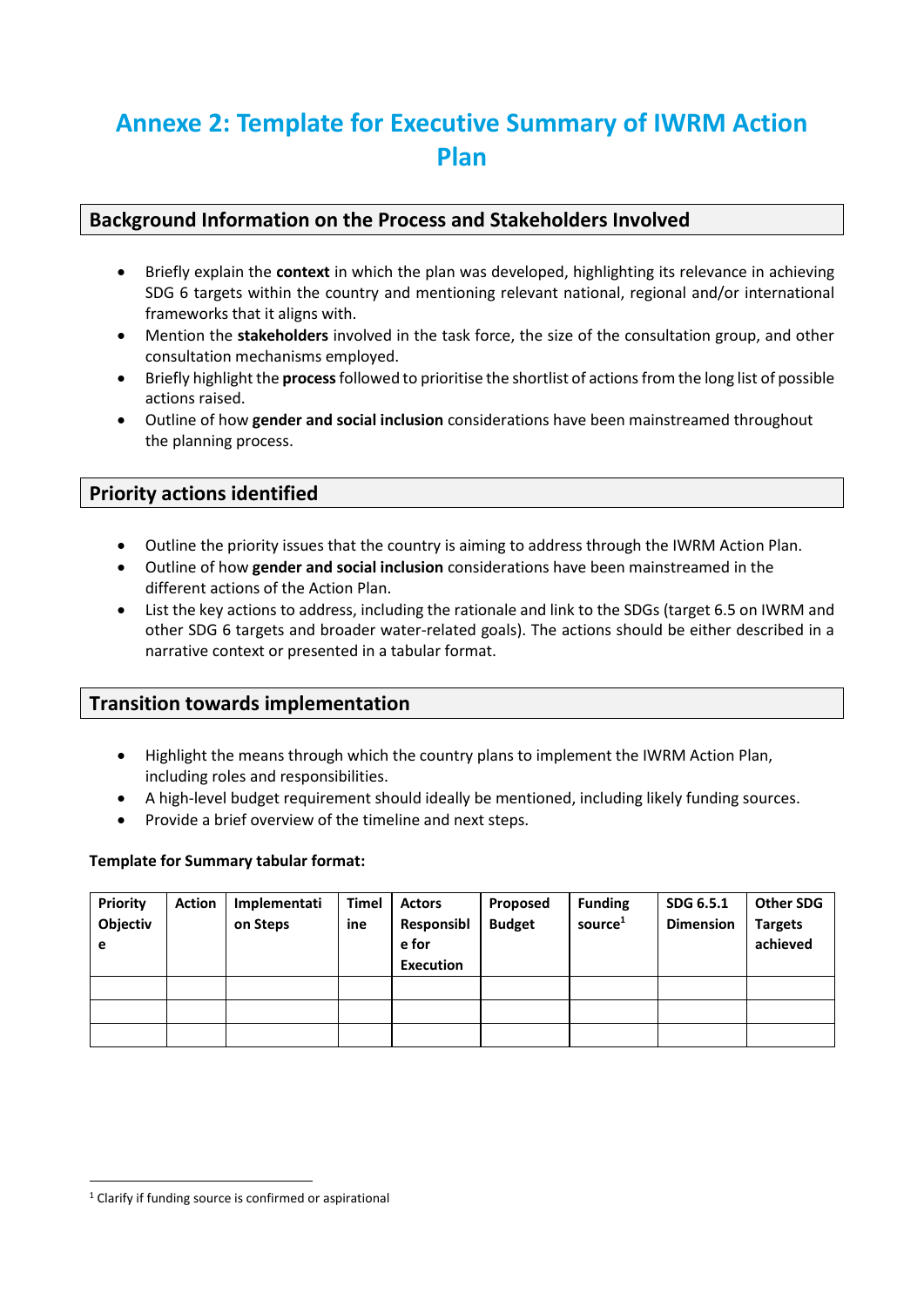# **Annexe 3: Budget**

*Below in excel format a budget template, which can be copied here once completed.*

 $\overline{\mathbf{x}}$  : Template%201.%20I<br>WRM%20ACTION%2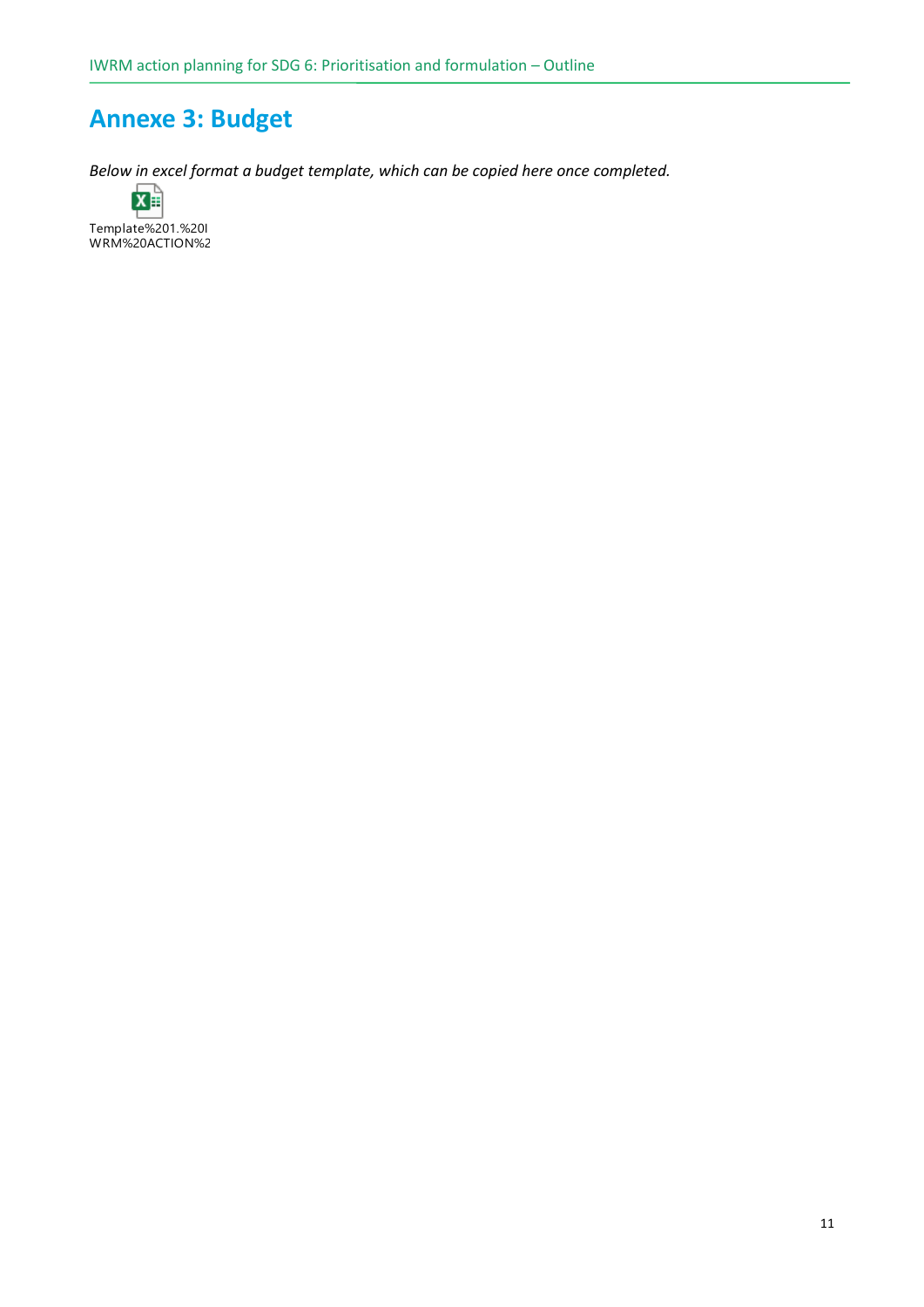# **Annexe 4: Monitoring and evaluation framework**

| $\pmb{\sharp}$ | <b>Title of the action</b>                  | <b>Expected results</b>                                     | <b>Indicators</b>                                                              | <b>Target</b>                                           | <b>Means of</b>                                                                                    | <b>Frequency of</b><br>verification                                                                      | <b>Risks and</b>                                                                          |
|----------------|---------------------------------------------|-------------------------------------------------------------|--------------------------------------------------------------------------------|---------------------------------------------------------|----------------------------------------------------------------------------------------------------|----------------------------------------------------------------------------------------------------------|-------------------------------------------------------------------------------------------|
|                |                                             |                                                             |                                                                                |                                                         | verification                                                                                       |                                                                                                          | assumptions                                                                               |
| $\mathbf{1}$   | [Please provide the<br>title of the action] | [Please describe<br>the expected result<br>from the action] | [Please list the<br>indicators<br>measuring<br>progress towards<br>the result] | [Please define the<br>target value of the<br>indicator] | [Please provide<br>information on<br>how progress<br>against the<br>indicator will be<br>measured] | [Please provide<br>information on the<br>frequency of<br>measuring<br>progress against<br>the indicator] | [Please list the<br>underlying<br>assumptions and<br>main risks related<br>to the action] |
| $\overline{2}$ |                                             |                                                             |                                                                                |                                                         |                                                                                                    |                                                                                                          |                                                                                           |
| 3              |                                             |                                                             |                                                                                |                                                         |                                                                                                    |                                                                                                          |                                                                                           |
| 4              | [Rows should be<br>added as needed]         |                                                             |                                                                                |                                                         |                                                                                                    |                                                                                                          |                                                                                           |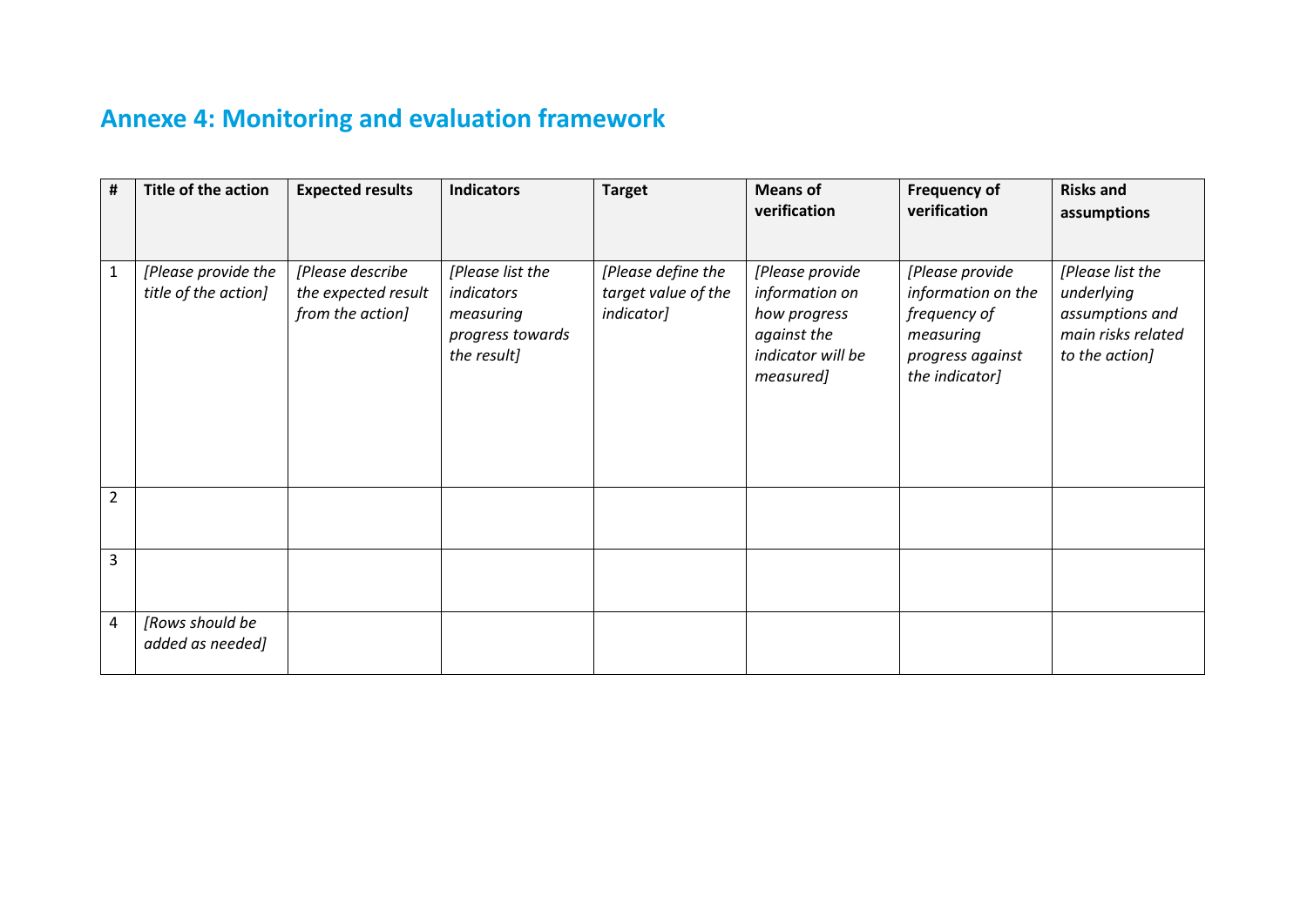## **Annexe 5: Risk assessment**

**Risk Assessment**

| <b>Hazard identified</b><br>(Delete examples) | Risk(s) involved                           | <b>Estimated</b><br>level of risk* |
|-----------------------------------------------|--------------------------------------------|------------------------------------|
| Example: Loss of funding<br>source            | Example: Halt of the 'action/project name' | Example:<br>Medium                 |
|                                               |                                            |                                    |
|                                               |                                            |                                    |
|                                               |                                            |                                    |
|                                               |                                            |                                    |
| [Rows should be added as<br>needed]           |                                            |                                    |

\**For each hazard, estimate the:*

- *Likelihood of it happening - High / Medium / Low / Negligible*
- *Consequence if it does - Severe / Medium / Low / Negligible*

*Then use the matrix below to identify the appropriate level of risk*

|                                  |                   |                            | <b>LIKELIHOOD OF HAZARD</b> |                         |                            |  |  |  |
|----------------------------------|-------------------|----------------------------|-----------------------------|-------------------------|----------------------------|--|--|--|
|                                  |                   | <b>High</b>                | <b>Medium</b>               | Low                     | <b>Negligible</b>          |  |  |  |
| <b>CONSEQUEN</b><br><b>CE OF</b> | <b>Severe</b>     | High                       | High                        | <b>Medium</b>           | <b>Effectively</b><br>Zero |  |  |  |
| <b>HAZARD</b>                    | <b>Medium</b>     | High                       | <b>Medium</b>               | Medium/Low              | <b>Effectively</b><br>Zero |  |  |  |
|                                  | Low               | Medium/Low                 | Low                         | Low                     | <b>Effectively</b><br>Zero |  |  |  |
|                                  | <b>Negligible</b> | <b>Effectively</b><br>Zero | <b>Effectively</b><br>Zero  | <b>Effectively Zero</b> | <b>Effectively</b><br>Zero |  |  |  |

Enter the appropriate level of risk against each hazard listed.

- 1. Hazards that are considered low risk or effectively zero probably need no further documentation, although it is important that these risks are drawn to the attention of anyone working on the implementation of the action(s).
- 2. Where medium or high levels of risk have been identified you should record the control measures that are (or will be) in place to reduce the risk to an acceptable level in the table below. Your first choice should be to avoid the hazard if possible. If it is not possible then please detail steps to reduce the risk to an acceptable level.

| <b>Medium/High Risk</b> | <b>Risk mitigation strategy</b> |
|-------------------------|---------------------------------|
|                         |                                 |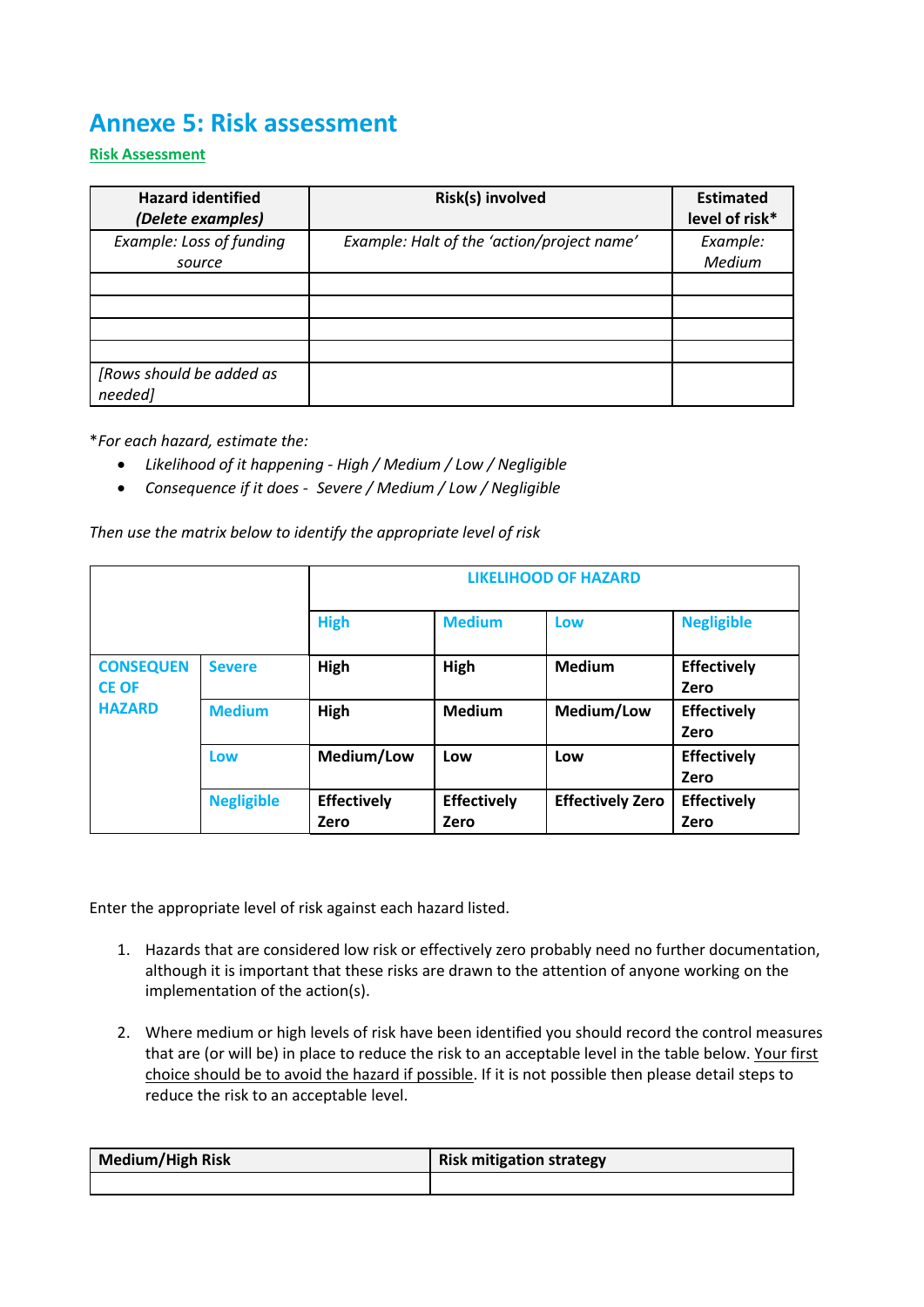| [Rows should be added as needed] |  |
|----------------------------------|--|

## **Contingency Planning**

*Please describe here what will be done in case of the unforeseen circumstances*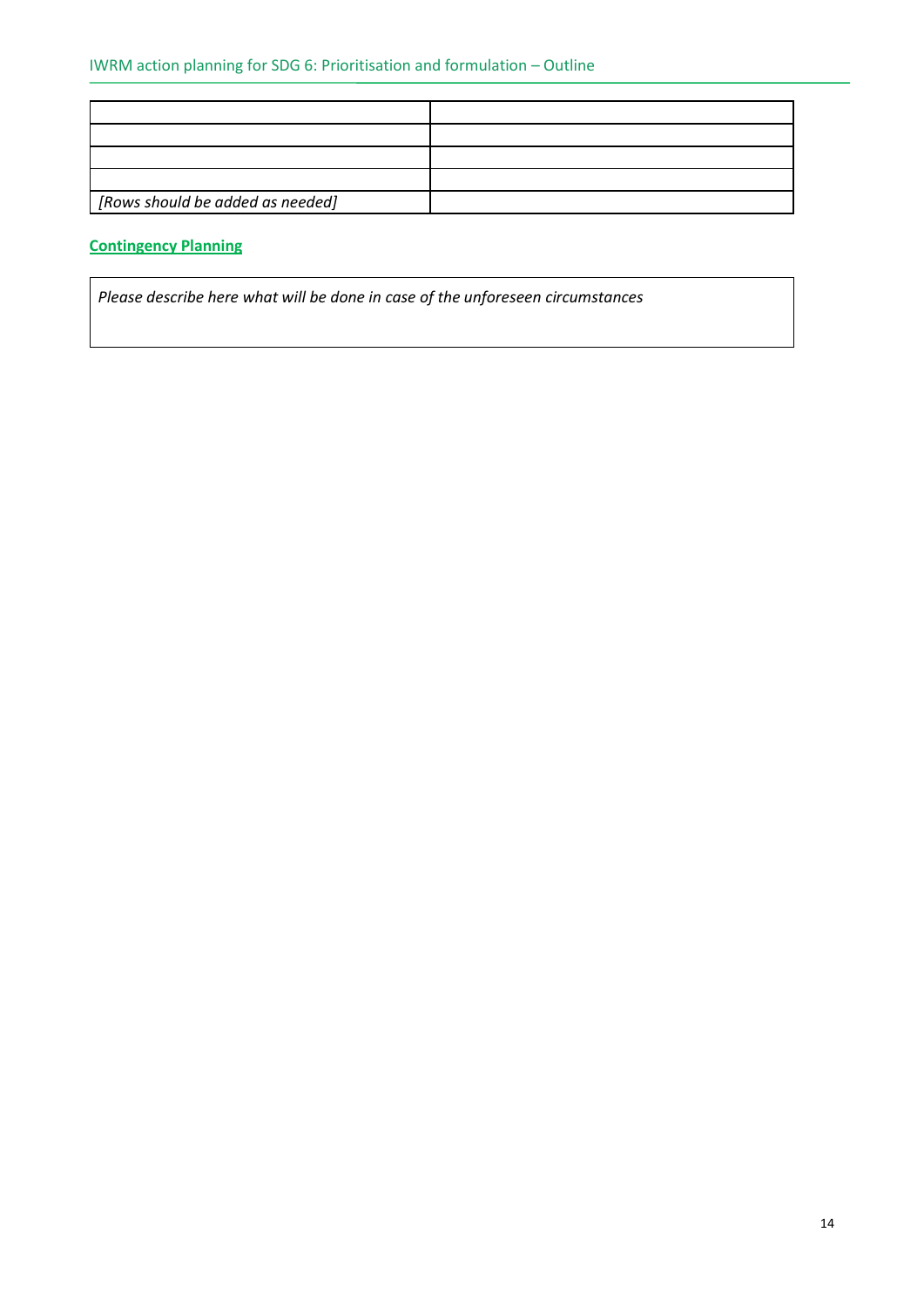## **Annexe 6: Participants' List**

*Please fill in the relevant information below. With regards to the type of actor, choose the most appropriate from the following options:*

- *National Government/Agency*
- *Local Government*
- *International Organisation*
- *NGO*
- *Academia*
- *Private Sector*
- *Civil Society/Other*

*With regards to gender, please choose among the following options:*

- *Male*
- *Female*
- *Other*

| Number                    | Name<br>and<br>Surname | Organisation | Designation/<br>Position | Email | Type<br>of<br>Actor | Gender |
|---------------------------|------------------------|--------------|--------------------------|-------|---------------------|--------|
| 1                         |                        |              |                          |       |                     |        |
| $\overline{2}$            |                        |              |                          |       |                     |        |
| $\ensuremath{\mathsf{3}}$ |                        |              |                          |       |                     |        |
| $\overline{\mathbf{4}}$   |                        |              |                          |       |                     |        |
| $\,$ 5 $\,$               |                        |              |                          |       |                     |        |
| 6                         |                        |              |                          |       |                     |        |
| $\overline{7}$            |                        |              |                          |       |                     |        |
| $\,8\,$                   |                        |              |                          |       |                     |        |
| 9                         |                        |              |                          |       |                     |        |
| $\cdots$                  |                        |              |                          |       |                     |        |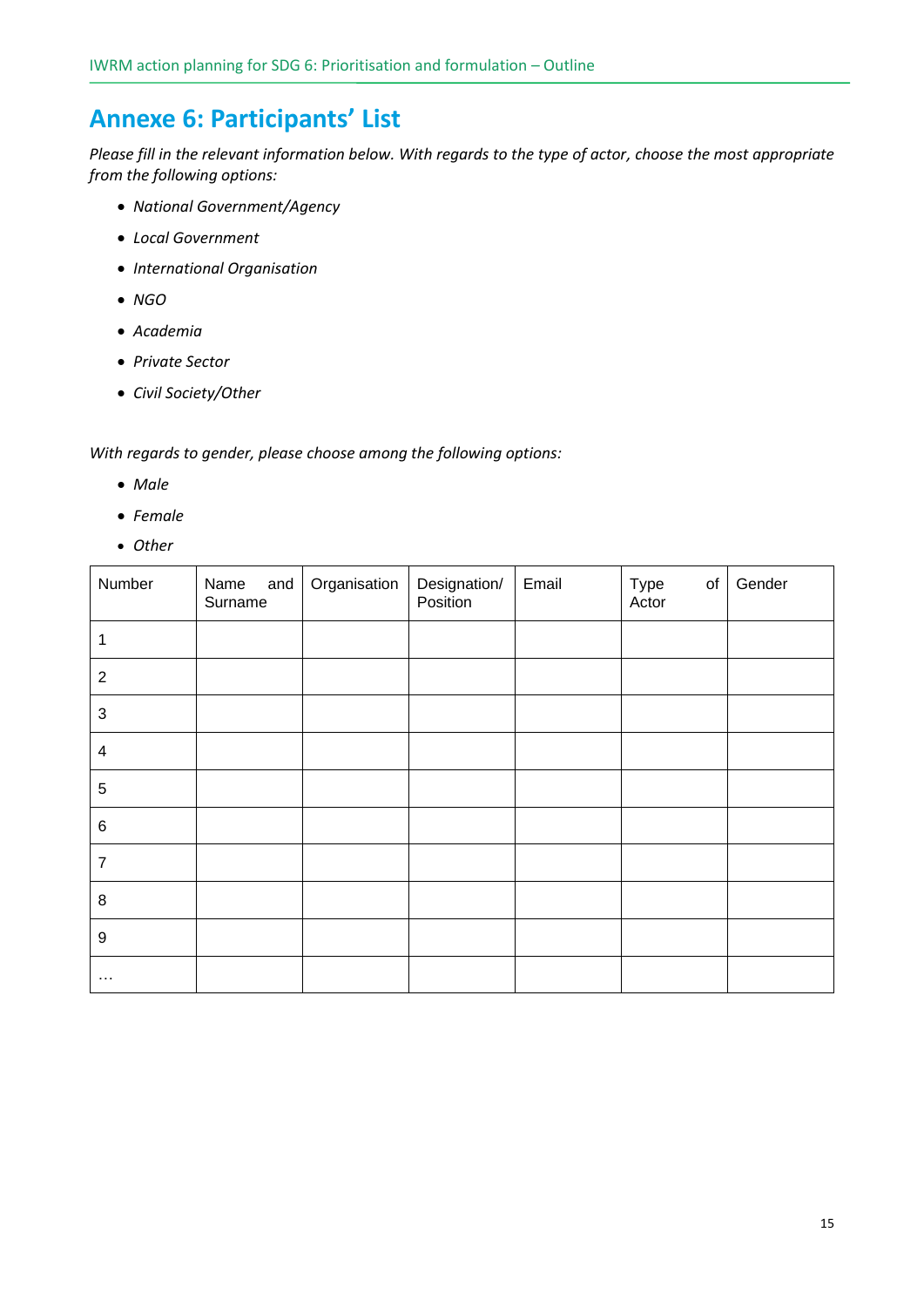# **Annexe 7: Agenda**

*[Please insert here the agendas for the consultations]*